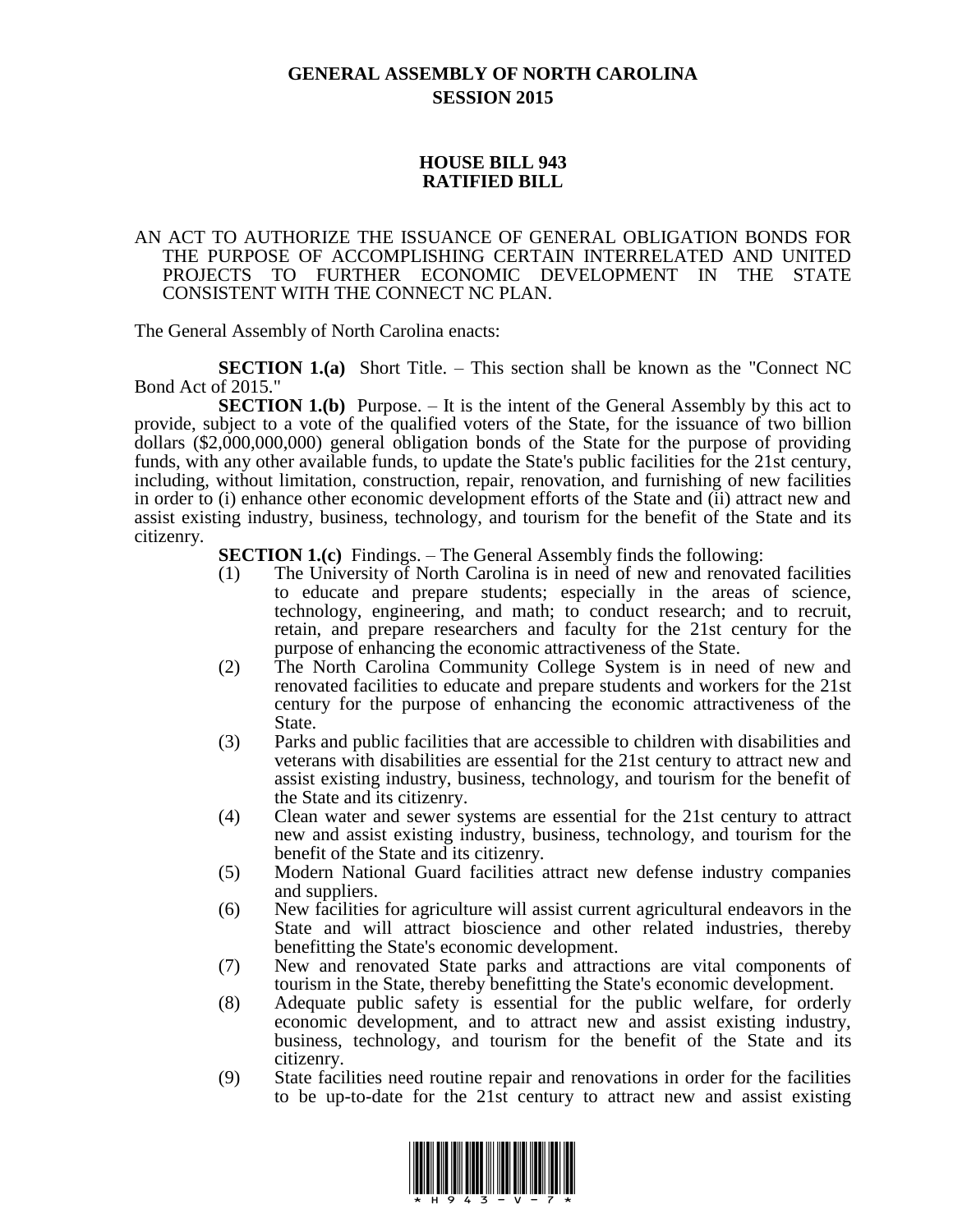industry, business, technology, and tourism for the benefit of the State and its citizenry.

(10) The components set forth above are all interrelated and united and comprise a single plan for updating the State's infrastructure for the 21st century and for providing the State with necessary economic development tools to attract new and assist existing industry, business, technology, and tourism for the benefit of the State and its citizenry.

**SECTION 1.(d)** Definitions. – Unless the context otherwise requires, the following definitions apply in this section:

- (1) Bonds. Bonds issued under this section.
- (2) Cost. Without intending thereby to limit or restrict any proper definition of this term in financing the cost of facilities or purposes authorized by this section, any of the following:
	- a. The cost of constructing, reconstructing, enlarging, acquiring, and improving facilities and acquiring equipment and land therefor.
	- b. The cost of engineering, architectural, and other consulting services as may be required.
	- c. Administrative expenses and charges. Nothing in this section shall permit use of bond funds to pay salaries or fees for bond administration; such salaries and fees shall come from funds appropriated by the General Assembly.
	- d. Finance charges and interest prior to and during construction and, if deemed advisable by the State Treasurer, for a period not exceeding three years after the estimated date of completion of construction.
	- e. The cost of bond insurance, investment contracts, credit enhancement and liquidity facilities, interest-rate swap agreements or other derivative products, financial and legal consultants, and related costs of bond and note issuance, to the extent and as determined by the State Treasurer.
	- f. The cost of reimbursing the State for any payments made for any cost described in this subdivision.
	- g. Any other costs and expenses necessary or incidental to the purposes of this section.

Allocations in this section of proceeds of bonds to the costs of a project or undertaking in each case may include allocations to pay the costs set forth in sub-subdivisions c. through g. of this subdivision in connection with the issuance of bonds for the project or undertaking.

- (3) Credit facility agreement. An agreement entered into by the State Treasurer on behalf of the State with a bank, savings and loan association, or other banking institution; an insurance company, reinsurance company, surety company, or other insurance institution; a corporation, investment banking firm, or other investment institution; or any financial institution or other similar provider of a credit facility agreement, which provider may be located within or without the United States of America, such agreement providing for prompt payment of all or any part of the principal or purchase price (whether at maturity, presentment or tender for purchase, redemption, or acceleration), redemption premium, if any, and interest on any bonds or notes payable on demand or tender by the owner, in consideration of the State agreeing to repay the provider of the credit facility agreement in accordance with the terms and provisions of such agreement.
- (4) Notes. Notes issued under this section.
- (5) Par formula. Any provision or formula adopted by the State to provide for the adjustment, from time to time, of the interest rate or rates borne by any bonds or notes, including the following:
	- a. A provision providing for such adjustment so that the purchase price of such bonds or notes in the open market would be as close to par as possible;
	- b. A provision providing for such adjustment based upon a percentage or percentages of a LIBOR rate, a prime rate, or base rate, which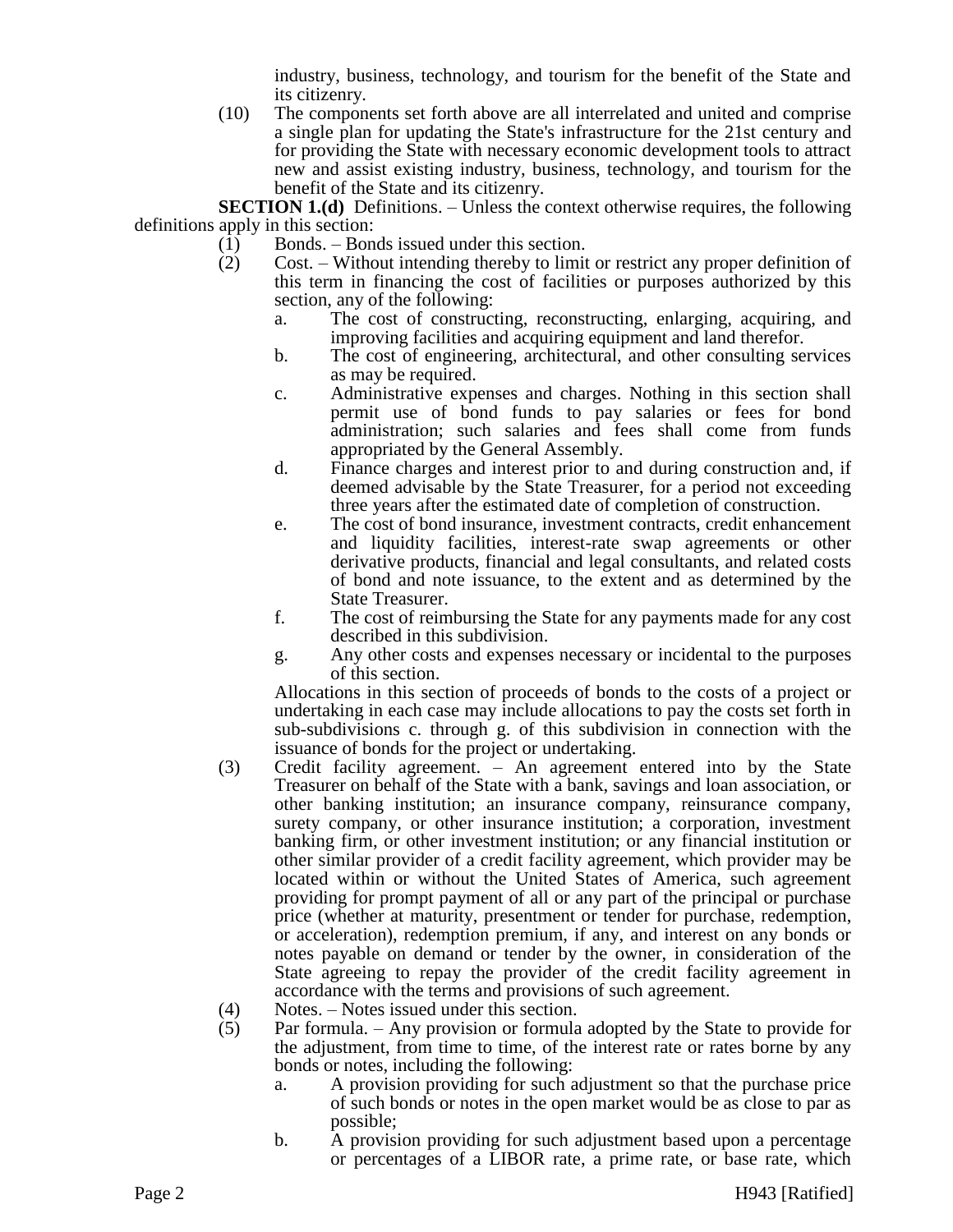percentage or percentages may vary or be applied for different periods of time; or

- c. Such other provision as the State Treasurer may determine to be consistent with this section and will not materially and adversely affect the financial position of the State and the marketing of bonds or notes at a reasonable interest cost to the State.
- (6) State. The State of North Carolina.

**SECTION 1.(e)** Authorization of Bonds and Notes. – Subject to a favorable vote of a majority of the qualified voters of the State who vote on the question of issuing public improvement bonds in the election called and held as provided in this section, the State Treasurer is hereby authorized, by and with the consent of the Council of State, to issue and sell, at one time or from time to time, general obligation bonds of the State to be designated "State of North Carolina Public Improvement Bonds," with any additional designations as may be determined to indicate the issuance of bonds from time to time, or notes of the State as provided in this section, in an aggregate principal amount not exceeding two billion dollars (\$2,000,000,000) for the purpose of providing funds, with any other available funds, for the purposes authorized in this section.

**SECTION 1.(f)** Use of Public Improvement Bond and Note Proceeds. –

(1) Subject to the provisions of subdivision (2) of this subsection, the proceeds of public improvement bonds and notes, including premium thereon, if any, shall be used for the projects in the following general amounts set forth below:

### **University of North Carolina**

| Appalachian State<br>University                 | Watauga      | New Health Sciences Building                                             | \$70,000,000  |
|-------------------------------------------------|--------------|--------------------------------------------------------------------------|---------------|
| East Carolina<br>University                     | Pitt         | Life Sciences & Biotech. Building                                        | \$90,000,000  |
| <b>Fayetteville State</b><br>University         | Cumberland   | Lyons Science Bldg. Renovation                                           | \$10,000,000  |
| <b>NC</b> Central<br>University                 | Durham       | <b>New Business School</b>                                               | \$30,000,000  |
| <b>NC State University</b>                      | Wake         | <b>Engineering Building</b>                                              | \$75,000,000  |
| North Carolina<br>A & T State<br>University     | Guilford     | <b>Engineering Building</b>                                              | \$90,000,000  |
| North Carolina<br>School of Science<br>and Math | <b>Burke</b> | North Carolina School of Technology<br>and Engineering                   | \$58,000,000  |
| $UNC - Chapel Hill$                             | Orange       | Medical Education Bldg. Replacement                                      | \$68,000,000  |
| $UNC - Charlotte$                               |              | Mecklenburg New Sciences Building                                        | \$90,000,000  |
| $UNC - Greensboro$                              | Guilford     | <b>Nursing School Building</b>                                           | \$105,000,000 |
| $UNC - Pembroke$                                | Robeson      | <b>New Business School</b>                                               | \$23,000,000  |
| $UNC - Vilmington$                              |              | New Hanover Allied Health and Human Services/<br><b>Nursing Building</b> | \$66,000,000  |
| Western Carolina                                | Jackson      | Science/STEM Building                                                    | \$110,000,000 |
| H943 [Ratified]                                 |              |                                                                          | Page 3        |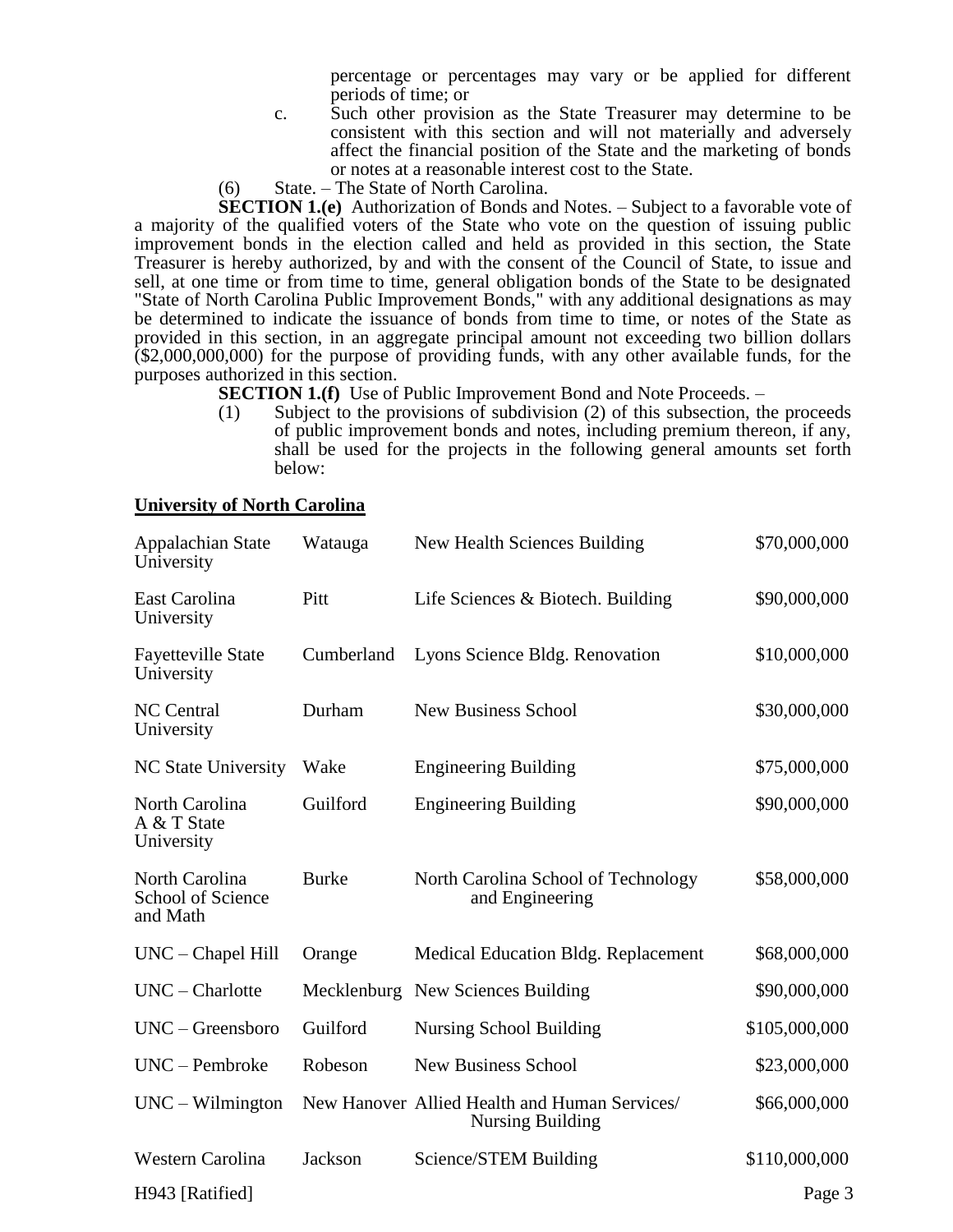**University** 

| <b>UMIT VERSITY</b>                                  |               |                                        |              |
|------------------------------------------------------|---------------|----------------------------------------|--------------|
| Winston-Salem<br><b>State University</b>             | Forsyth       | Sciences Building                      | \$50,000,000 |
| Various                                              | Statewide     | Capital Repairs and Renovations        | \$45,000,000 |
| <b>Total for University of North Carolina</b>        | \$980,000,000 |                                        |              |
| <b>NC Community Colleges</b>                         |               |                                        |              |
| Alamance Comm. College                               |               | New Construction, Repairs, Renovations | \$6,100,339  |
| Asheville-Buncombe<br><b>Technical Comm. College</b> |               | New Construction, Repairs, Renovations | \$5,487,535  |
| Beaufort Co. Comm. College                           |               | New Construction, Repairs, Renovations | \$6,557,819  |
| Bladen Comm. College                                 |               | New Construction, Repairs, Renovations | \$6,533,125  |
| Blue Ridge Comm. College                             |               | New Construction, Repairs, Renovations | \$2,966,077  |
| Brunswick Comm. College                              |               | New Construction, Repairs, Renovations | \$2,857,328  |
| Caldwell Comm. College<br>and Technical Institute    |               | New Construction, Repairs, Renovations | \$5,629,337  |

Cape Fear Comm. College New Construction, Repairs, Renovations  $$5,908,685$ 

| Carteret Comm. College         | New Construction, Repairs, Renovations | \$2,674,685 |
|--------------------------------|----------------------------------------|-------------|
| Catawba Valley Comm. College   | New Construction, Repairs, Renovations | \$6,180,268 |
| Central Carolina Comm. College | New Construction, Repairs, Renovations | \$6,307,085 |
| Central Piedmont Comm. College | New Construction, Repairs, Renovations | \$9,636,457 |
| Cleveland Comm. College        | New Construction, Repairs, Renovations | \$5,467,357 |
| College of the Albermarle      | New Construction, Repairs, Renovations | \$6,590,687 |
| Coastal Carolina Comm. College | New Construction, Repairs, Renovations | \$6,973,103 |
| Craven Comm. College           | New Construction, Repairs, Renovations | \$5,376,640 |
|                                |                                        |             |

| Davidson County Comm. College | New Construction, Repairs, Renovations | \$5,820,720 |
|-------------------------------|----------------------------------------|-------------|
|                               |                                        |             |

Durham Tech. Comm. College New Construction, Repairs, Renovations \$4,362,997

Edgecombe Comm. College New Construction, Repairs, Renovations  $$7,277,875$ 

Fayetteville Tech. Comm. College New Construction, Repairs, Renovations \$10,668,066 Forsyth Tech. Comm. College New Construction, Repairs, Renovations \$5,809,410 Gaston College New Construction, Repairs, Renovations  $$5,949,907$ Guilford Tech. Comm. College New Construction, Repairs, Renovations \$9,519,543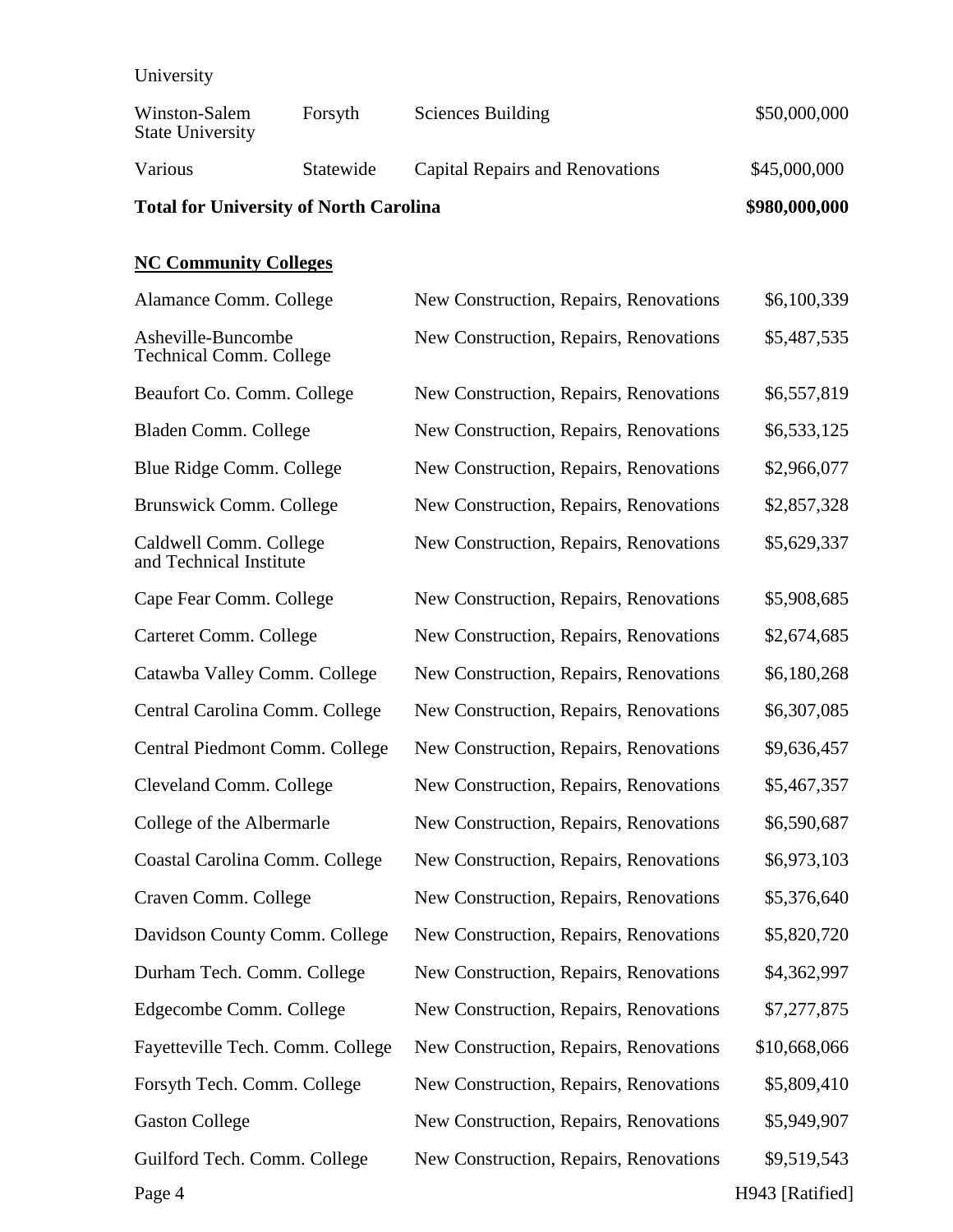| Halifax Comm. College        | New Construction, Repairs, Renovations | \$6,519,080 |
|------------------------------|----------------------------------------|-------------|
| Haywood Comm. College        | New Construction, Repairs, Renovations | \$2,831,380 |
| Isothermal Comm. College     | New Construction, Repairs, Renovations | \$6,803,668 |
| James Sprunt Comm. College   | New Construction, Repairs, Renovations | \$4,502,677 |
| Johnston Comm. College       | New Construction, Repairs, Renovations | \$3,701,470 |
| Lenoir Comm. College         | New Construction, Repairs, Renovations | \$8,001,502 |
| Martin Comm. College         | New Construction, Repairs, Renovations | \$6,566,722 |
| Mayland Comm. College        | New Construction, Repairs, Renovations | \$4,668,043 |
| McDowell Tech. Comm. College | New Construction, Repairs, Renovations | \$4,598,981 |
| Mitchell Comm. College       | New Construction, Repairs, Renovations | \$3,218,011 |
| Montgomery Comm. College     | New Construction, Repairs, Renovations | \$6,334,537 |
| Nash Comm. College           | New Construction, Repairs, Renovations | \$7,773,798 |
| Pamlico Comm. College        | New Construction, Repairs, Renovations | \$4,193,233 |
| Piedmont Comm. College       | New Construction, Repairs, Renovations | \$4,850,325 |
| Pitt Comm. College           | New Construction, Repairs, Renovations | \$8,376,397 |
| Randolph Comm. College       | New Construction, Repairs, Renovations | \$5,086,842 |
| Richmond Comm. College       | New Construction, Repairs, Renovations | \$7,229,431 |
| Roanoke-Chowan Comm. College | New Construction, Repairs, Renovations | \$6,326,517 |
| Robeson Comm. College        | New Construction, Repairs, Renovations | \$7,296,568 |
| Rockingham Comm. College     | New Construction, Repairs, Renovations | \$6,848,392 |
| Rowan-Cabarrus Comm. College | New Construction, Repairs, Renovations | \$7,211,552 |
| Sampson Comm. College        | New Construction, Repairs, Renovations | \$4,774,533 |
| Sandhills Comm. College      | New Construction, Repairs, Renovations | \$3,816,267 |
| South Piedmont Comm. College | New Construction, Repairs, Renovations | \$3,189,221 |
| Southeastern Comm. College   | New Construction, Repairs, Renovations | \$6,861,620 |
| Southwestern Comm. College   | New Construction, Repairs, Renovations | \$7,170,597 |
| <b>Stanly Comm. College</b>  | New Construction, Repairs, Renovations | \$5,510,980 |
| Surry Comm. College          | New Construction, Repairs, Renovations | \$7,222,184 |
| Tri-County Comm. College     | New Construction, Repairs, Renovations | \$4,515,728 |

H943 [Ratified] Page 5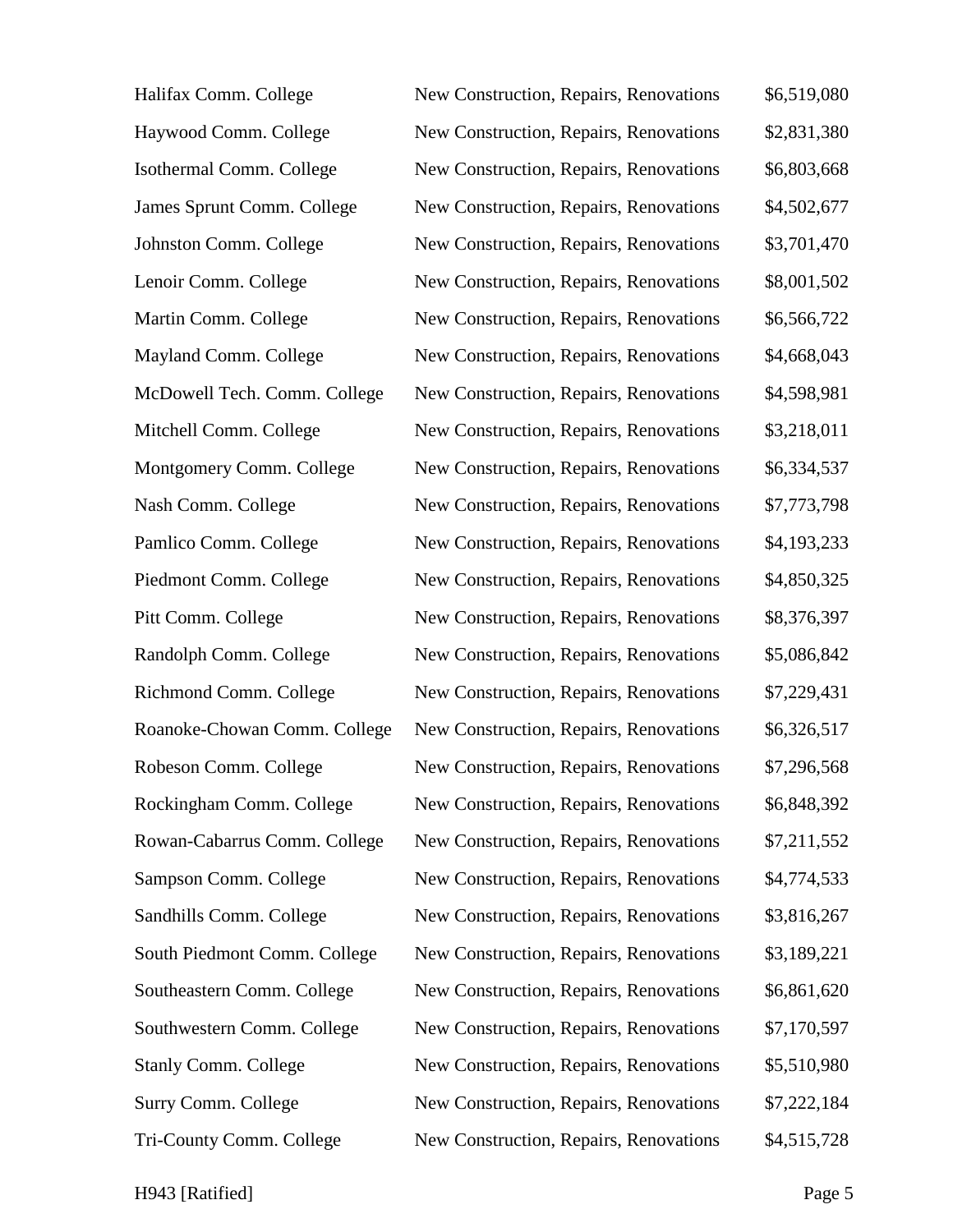| Vance-Granville Comm. College                   |                                | New Construction, Repairs, Renovations                                                               | \$7,611,910     |
|-------------------------------------------------|--------------------------------|------------------------------------------------------------------------------------------------------|-----------------|
| Wake Tech. Comm. College                        |                                | New Construction, Repairs, Renovations                                                               | \$12,595,127    |
| Wayne Comm. College                             |                                | New Construction, Repairs, Renovations                                                               | \$5,855,913     |
| Western Piedmont Comm. College                  |                                | New Construction, Repairs, Renovations                                                               | \$5,099,649     |
| Wilkes Comm. College                            |                                | New Construction, Repairs, Renovations                                                               | \$5,243,674     |
| Wilson Comm. College                            |                                | New Construction, Repairs, Renovations                                                               | \$6,938,426     |
| <b>Total for NC Community Colleges</b>          |                                |                                                                                                      | \$350,000,000   |
| <b>Local Parks and Infrastructure</b>           |                                |                                                                                                      |                 |
| <b>DENR</b>                                     | Statewide                      | Children With Disabilities and<br><b>Veterans With Disabilities Local</b><br>Parks (Matching Grants) | \$3,000,000     |
| Department of<br>Environmental<br>Quality       | Statewide                      | Water/Sewer Loans and Grants                                                                         | \$309,500,000   |
| <b>Total for Local Parks and Infrastructure</b> |                                |                                                                                                      | \$312,500,000   |
| <b>National Guard</b>                           |                                |                                                                                                      |                 |
| <b>National Guard</b>                           | Guilford/<br>Burke/<br>Wilkes  | <b>Readiness Centers</b>                                                                             | \$70,000,000    |
| <b>Total for National Guard</b>                 |                                |                                                                                                      | \$70,000,000    |
| <b>Agriculture</b>                              |                                |                                                                                                      |                 |
| <b>NC State University</b>                      | Wake                           | <b>Plant Sciences Building</b><br>Ag/NCSU Partnership                                                | \$85,000,000    |
| Agriculture and<br><b>Consumer Services</b>     | Wake                           | Veterinary/Food/Drug/Motor Fuels Lab                                                                 | \$94,000,000    |
| <b>Total for Agriculture</b>                    |                                |                                                                                                      | \$179,000,000   |
| <b>State Parks and Attractions</b>              |                                |                                                                                                      |                 |
| <b>State Parks</b>                              | Cumberland                     | <b>Carvers Creek</b>                                                                                 | \$5,700,750     |
| <b>State Parks</b>                              | Durham/<br>Orange              | Eno River                                                                                            | \$2,830,500     |
| <b>State Parks</b>                              | Washington/<br><b>Beaufort</b> | <b>Goose Creek</b>                                                                                   | \$1,477,500     |
| <b>State Parks</b>                              | Onslow                         | Hammocks Beach                                                                                       | \$1,125,000     |
| Page 6                                          |                                |                                                                                                      | H943 [Ratified] |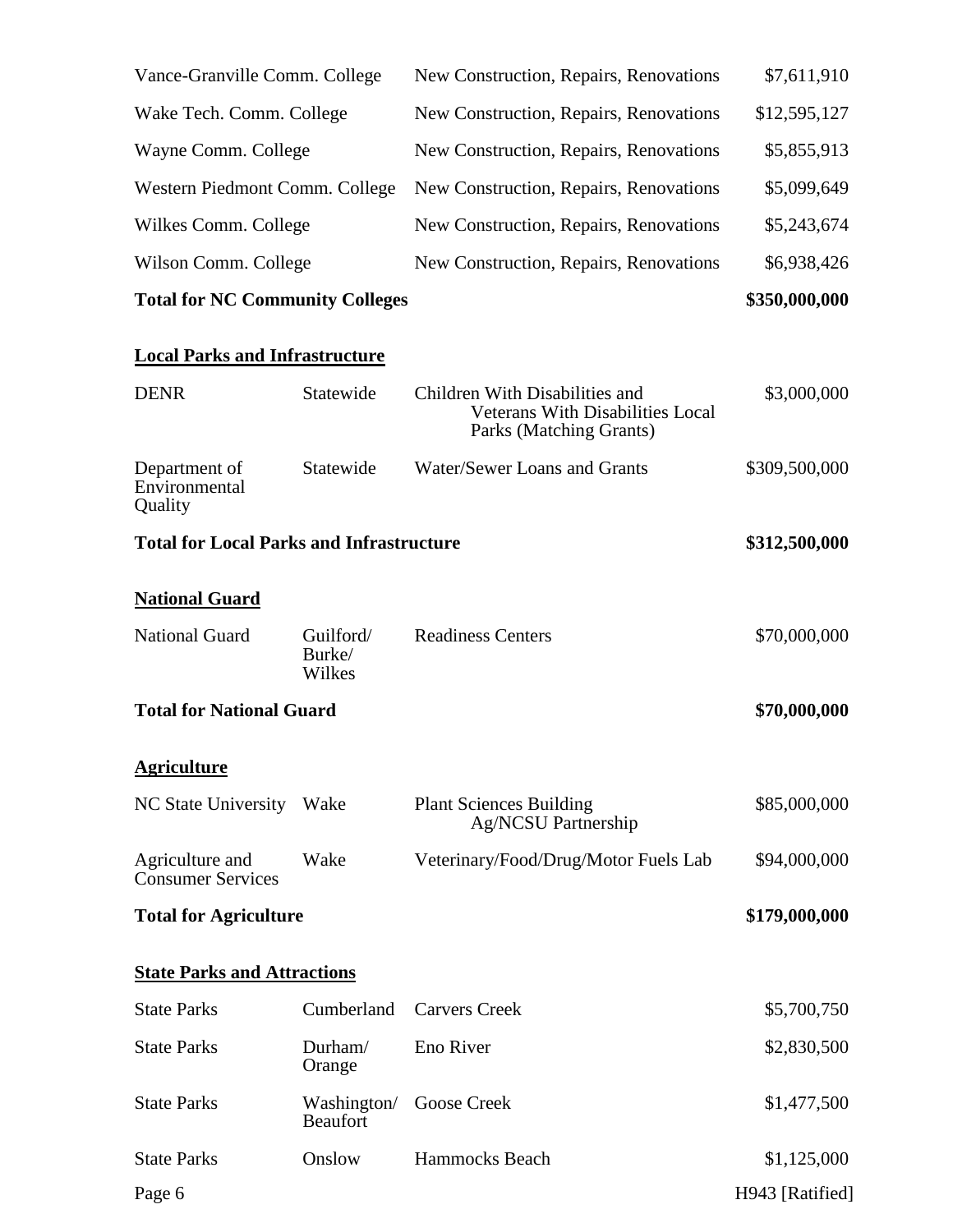| <b>State Parks</b> | Dare                                       | Jockeys Ridge                                 | \$751,500   |
|--------------------|--------------------------------------------|-----------------------------------------------|-------------|
| <b>State Parks</b> | Vance/<br>Warren                           | Kerr Lake State Recreation Area               | \$3,750,000 |
| <b>State Parks</b> | Burke/<br>McDowell                         | <b>Lake James</b>                             | \$3,021,000 |
| <b>State Parks</b> | Iredell                                    | Lake Norman                                   | \$2,307,000 |
| <b>State Parks</b> | Yancey                                     | Mount Mitchell                                | \$600,000   |
| <b>State Parks</b> | Various                                    | Mountain-To-Sea/Other State Trails            | \$4,500,000 |
| <b>State Parks</b> | Sury/<br>Yadkin                            | Pilot Mountain                                | \$4,481,850 |
| <b>State Parks</b> | Camden                                     | Dismal Swamp                                  | \$990,750   |
| <b>State Parks</b> | Watauga                                    | Elk Knob                                      | \$900,000   |
| <b>State Parks</b> | Durham/<br>Wake                            | <b>Falls Lake State Recreation Area</b>       | \$789,750   |
| <b>State Parks</b> |                                            | New Hanover Fort Fisher State Recreation Area | \$1,125,000 |
| <b>State Parks</b> | Transylvania Gorges                        |                                               | \$2,505,750 |
| <b>State Parks</b> | <b>Stokes</b>                              | <b>Hanging Rock</b>                           | \$2,100,000 |
| <b>State Parks</b> | Guilford/<br>Rockingham                    | Haw River                                     | \$1,500,000 |
| <b>State Parks</b> | Chatham/<br>Wake                           | Jordan Lake State Recreation Area             | \$3,000,000 |
| <b>State Parks</b> | Columbus                                   | Lake Waccamaw                                 | \$1,506,000 |
| <b>State Parks</b> | Scotland/<br>Hoke/<br>Robeson/<br>Columbus | <b>Lumber River</b>                           | \$2,628,750 |
| <b>State Parks</b> | Rockingham                                 | Mayo River                                    | \$750,000   |
| <b>State Parks</b> | Tyrell/<br>Washington                      | Pettigrew                                     | \$2,830,500 |
| <b>State Parks</b> | <b>Burke</b>                               | South Mountain                                | \$2,250,000 |
| <b>State Parks</b> | Alleghany/<br>Wilkes                       | <b>Stone Mountain</b>                         | \$1,338,000 |
| <b>State Parks</b> | Wake                                       | William B. Umstead                            | \$1,725,000 |
| <b>State Parks</b> | Avery                                      | <b>Yellow Mountain State Natural Area</b>     | \$2,250,000 |
| <b>State Parks</b> | Watauga                                    | Beech Creek Bog State Natural Area            | \$600,000   |
| H943 [Ratified]    |                                            |                                               | Page 7      |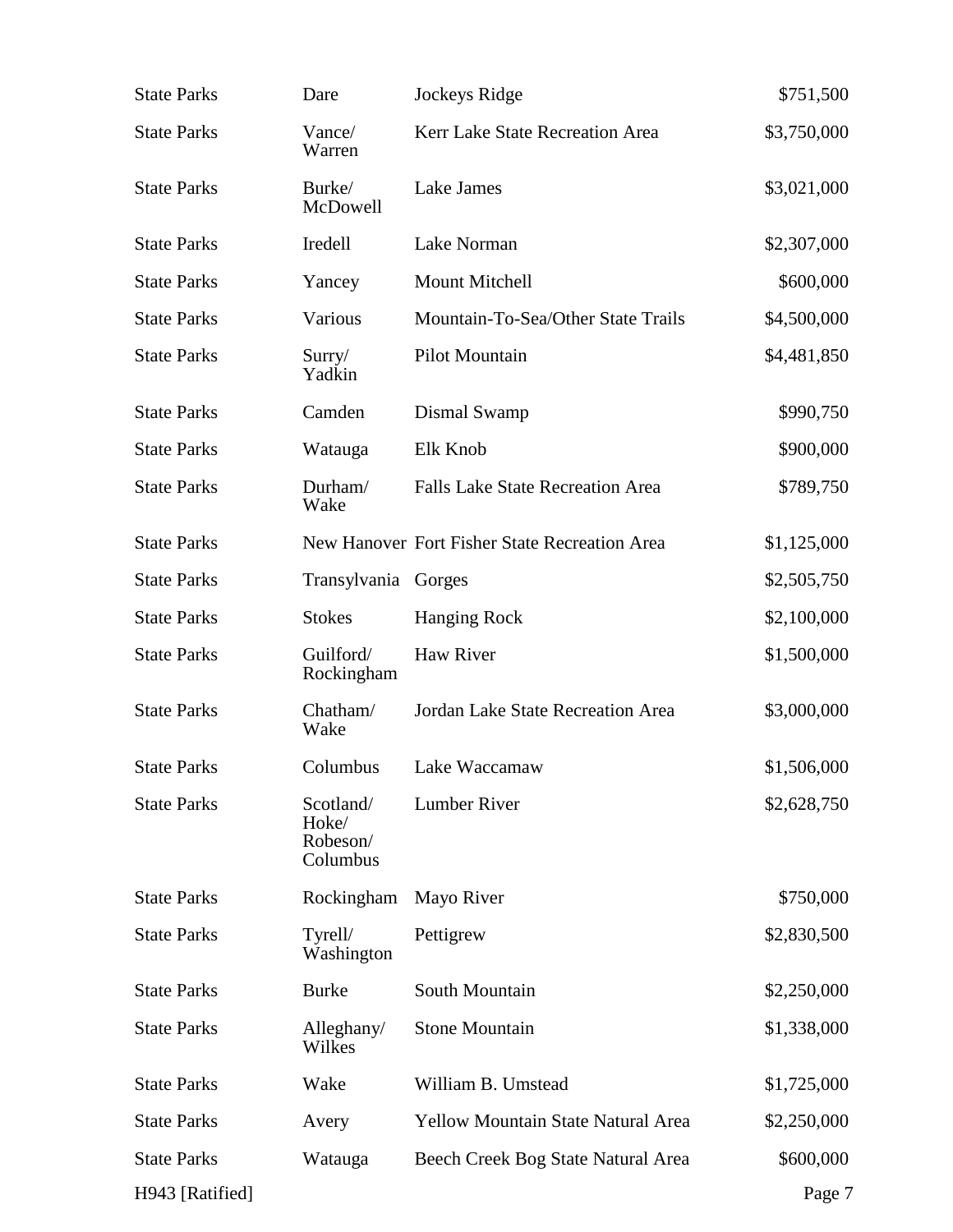| <b>State Parks</b>                                            |                                                                                                                                                                                                                                                                | New Hanover Carolina Beach                                                                                                  | \$855,000       |
|---------------------------------------------------------------|----------------------------------------------------------------------------------------------------------------------------------------------------------------------------------------------------------------------------------------------------------------|-----------------------------------------------------------------------------------------------------------------------------|-----------------|
| <b>State Parks</b>                                            | Rutherford                                                                                                                                                                                                                                                     | <b>Chimney Rock</b>                                                                                                         | \$1,500,000     |
| <b>State Parks</b>                                            | Wayne                                                                                                                                                                                                                                                          | Cliffs of the Neuse                                                                                                         | \$692,400       |
| <b>State Parks</b>                                            | Gaston                                                                                                                                                                                                                                                         | <b>Crowders Mountain</b>                                                                                                    | \$750,000       |
| <b>State Parks</b>                                            | Chatham                                                                                                                                                                                                                                                        | Deep River State Trail                                                                                                      | \$1,281,000     |
| <b>State Parks</b>                                            | Carteret                                                                                                                                                                                                                                                       | Fort Macon                                                                                                                  | \$135,000       |
| <b>State Parks</b>                                            | Watauga                                                                                                                                                                                                                                                        | <b>Grandfather Mountain</b>                                                                                                 | \$1,501,500     |
| <b>State Parks</b>                                            | Bladen                                                                                                                                                                                                                                                         | <b>Jones Lake</b>                                                                                                           | \$651,750       |
| <b>State Parks</b>                                            | Chatham                                                                                                                                                                                                                                                        | Lower Haw River State Natural Area                                                                                          | \$203,250       |
| <b>State Parks</b>                                            | Halifax                                                                                                                                                                                                                                                        | Medoc Mountain                                                                                                              | \$1,383,750     |
| <b>State Parks</b>                                            | Gates                                                                                                                                                                                                                                                          | <b>Merchants Millpond</b>                                                                                                   | \$870,750       |
| <b>State Parks</b>                                            | Stanly                                                                                                                                                                                                                                                         | <b>Morrow Mountain</b>                                                                                                      | \$1,537,500     |
| <b>State Parks</b>                                            | Ashe                                                                                                                                                                                                                                                           | Mount Jefferson State Natural Area                                                                                          | \$1,500,000     |
| <b>State Parks</b>                                            | Ashe                                                                                                                                                                                                                                                           | New River                                                                                                                   | \$675,000       |
| <b>State Parks</b>                                            | Harnett                                                                                                                                                                                                                                                        | Raven Rock                                                                                                                  | \$1,125,000     |
| <b>State Parks</b>                                            | Bladen                                                                                                                                                                                                                                                         | <b>Singletary Lake</b>                                                                                                      | \$575,250       |
| <b>State Parks</b>                                            | Moore                                                                                                                                                                                                                                                          | Weymouth Woods State Natural Area                                                                                           | \$428,250       |
| Zoo                                                           | Randolph                                                                                                                                                                                                                                                       | Australasia Exhibit Complex/<br>Replace Africa Pavilion and<br><b>Related Projects</b>                                      | \$25,000,000    |
| <b>Total for State Parks and Attractions</b><br>\$100,000,000 |                                                                                                                                                                                                                                                                |                                                                                                                             |                 |
| <b>Public Safety</b>                                          |                                                                                                                                                                                                                                                                |                                                                                                                             |                 |
| <b>DPS</b>                                                    | Moore                                                                                                                                                                                                                                                          | <b>Samarcand Training Academy</b>                                                                                           | \$8,500,000     |
| <b>Total for Public Safety</b>                                |                                                                                                                                                                                                                                                                |                                                                                                                             | \$8,500,000     |
| <b>Grand Total</b>                                            |                                                                                                                                                                                                                                                                |                                                                                                                             | \$2,000,000,000 |
| (2)                                                           | Special Allocation Provisions. – In determining the use of the proceeds of<br>public improvement bonds and notes, including premium thereon, if any, set<br>forth in subdivision (1) of this subsection, the following special allocation<br>provisions apply: |                                                                                                                             |                 |
| a.                                                            |                                                                                                                                                                                                                                                                | The proceeds of public improvement bonds and notes, including<br>premium thereon, if any, for Statewide capital repairs and |                 |

renovations for The University of North Carolina, as provided in subdivision (1) of this subsection, shall be used for projects that are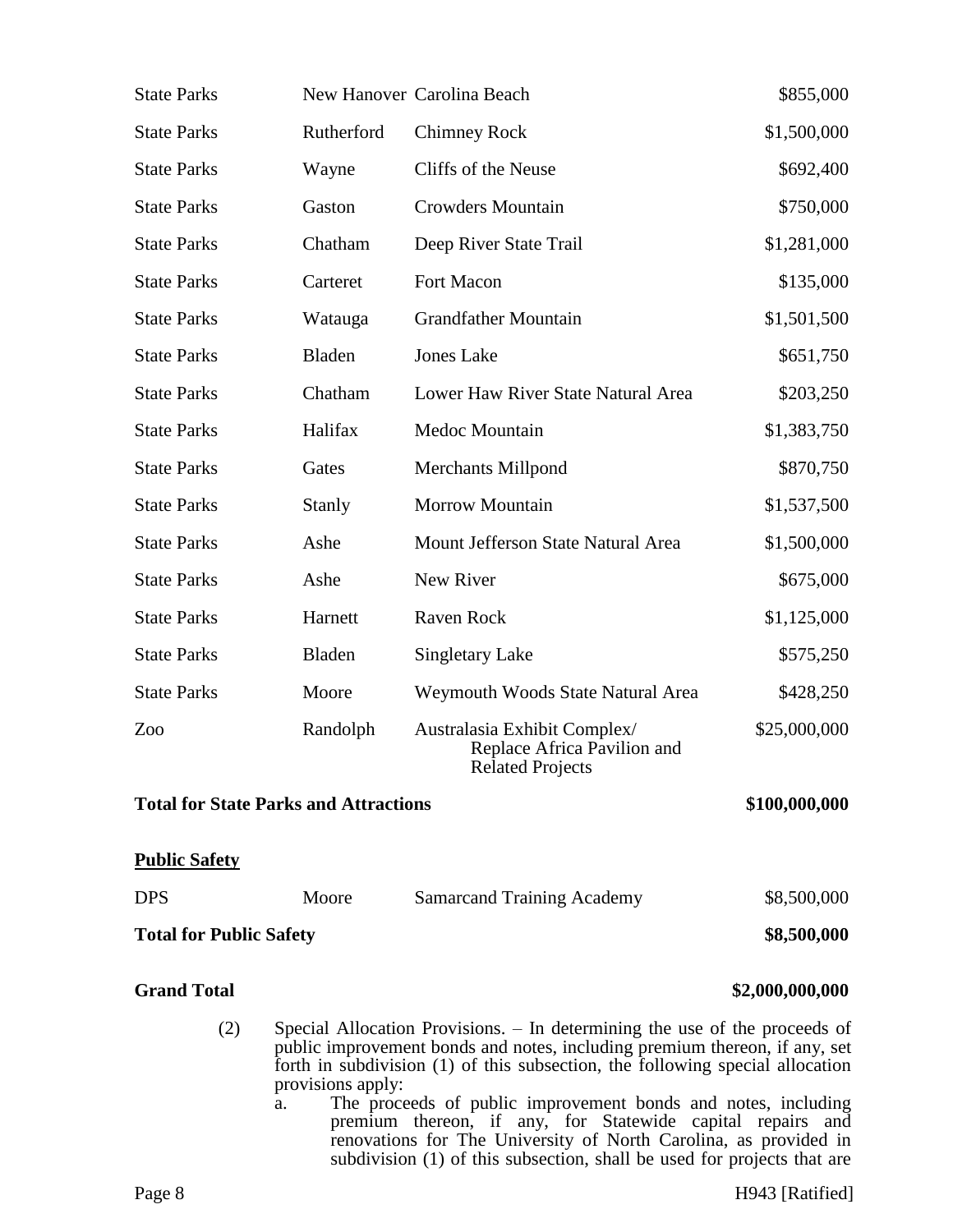eligible to receive funds from the Repairs and Renovations Reserve under G.S. 143C-4-3(b). Any items purchased with such proceeds and installed or replaced as part of a renovation or rehabilitation must have a useful life of at least 10 years or must extend the life of the facility by at least 10 years once renovated or rehabilitated. Such proceeds (i) shall be prioritized to constituent institutions not otherwise specified as receiving proceeds under subdivision (1) of this subsection and (ii) shall not be used to increase any amount to a constituent institution otherwise specified as receiving proceeds under subdivision (1) of this subsection.

- b. The proceeds of public improvement bonds and notes, including premium thereon, if any, for NC Community Colleges, as provided in subdivision (1) of this subsection, shall be used for new construction or rehabilitation of existing facilities and repairs and renovations. Any items purchased with such proceeds and installed or replaced as part of a renovation or rehabilitation must have a useful life of at least 10 years or must extend the life of the facility by at least 10 years once renovated or rehabilitated. In order to receive the proceeds under this sub-subdivision for projects for new construction, the community college receiving the proceeds shall provide local matching funds from county funds, other non-State funds, or a combination of these sources for such proceeds. The amount of matching funds shall be (i) one dollar  $(\hat{$}1.00)$  of local matching funds for every three dollars (\$3.00) of such proceeds for a community college with a main campus located in a development tier one area, as defined in G.S. 143B-437.08, (ii) one dollar (\$1.00) of local matching funds for every two dollars (\$2.00) of such proceeds for a community college with a main campus located in a development tier two area, as defined in G.S. 143B-437.08, and (iii) one dollar (\$1.00) of local matching funds for every one dollar (\$1.00) of such proceeds for a community college with a main campus located in a development tier three area, as defined in G.S. 143B-437.08. Community colleges are not required to match bond proceeds allocated in this section for rehabilitation of existing facilities and repairs and renovations.
- 

c. The proceeds of public improvement bonds and notes, including premium thereon, if any, for the Department of Environment and Natural Resources for Statewide Children With Disabilities and Veterans With Disabilities Local Parks (Matching Grants), as provided in subdivision (1) of this subsection, shall be allocated to the Parks and Recreation Trust Fund established in G.S. 113-44.15 and shall be used exclusively for grants to local government units or public authorities, as defined in G.S. 159-7, for construction of special facilities or adaptation of existing facilities that meet the unique needs of children with physical and developmental disabilities and veterans with physical and developmental disabilities and enable them to participate in recreational and sporting activities, regardless of their abilities. In order to receive such proceeds under this sub-subdivision, a local government unit or public authority shall provide matching funds in the amount of one dollar (\$1.00) of local funds for every four dollars (\$4.00) of such proceeds. Grants made using such proceeds under this sub-subdivision shall not exceed five hundred thousand dollars (\$500,000) per project.

d. The proceeds of public improvement bonds and notes, including premium thereon, if any, for the Department of Environmental Quality for Statewide Water/Sewer Loans and Grants, as provided in subdivision (1) of this subsection, shall be allocated to the Water Infrastructure Fund established in G.S. 159G-22. One hundred million dollars (\$100,000,000) shall be used for grants, and the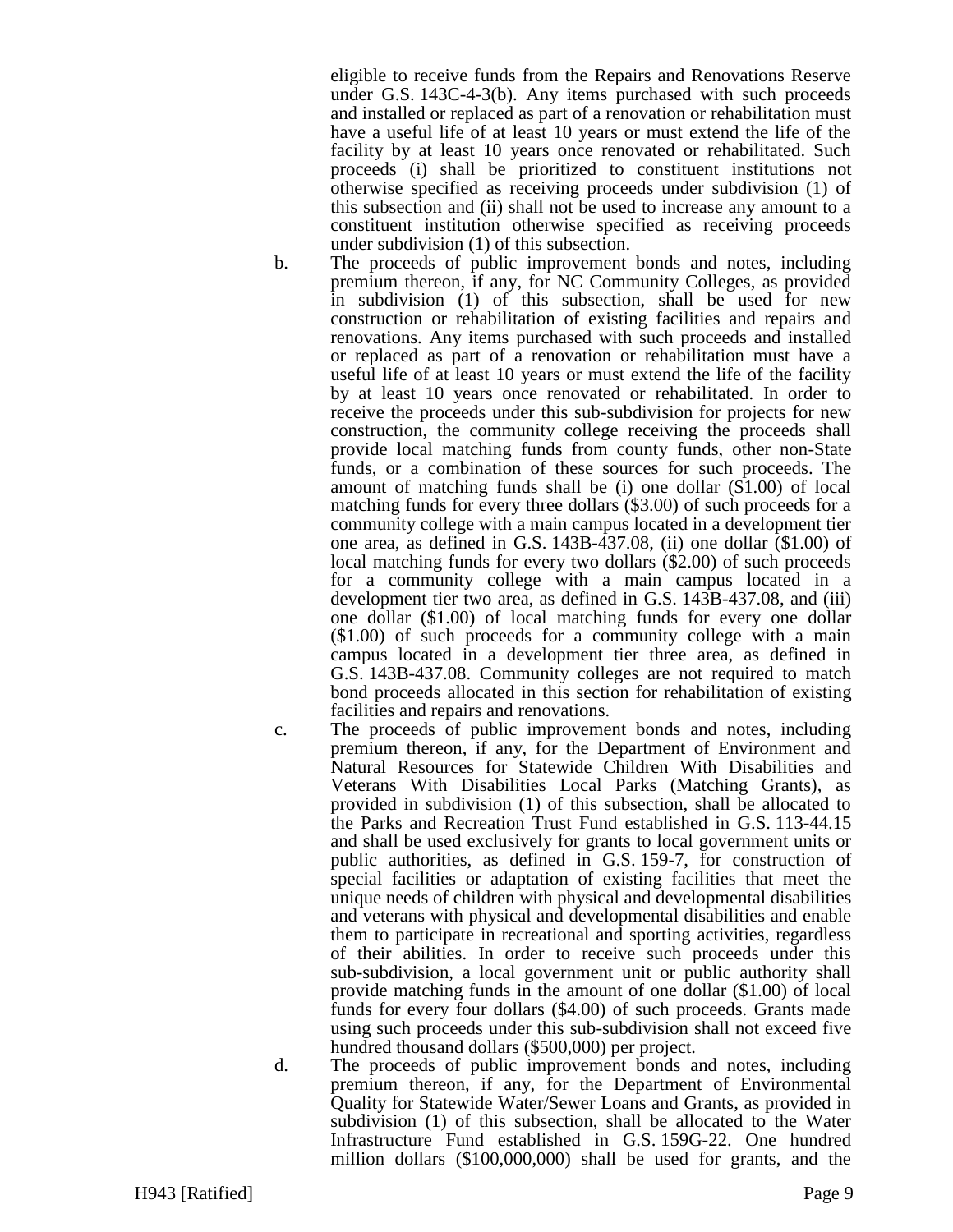remainder shall be used for low-interest loans. The proceeds for loans and the proceeds for grants shall be allocated in equal proportion to the Drinking Water Reserve and the Wastewater Reserve and shall be subject to the following:

- 1. If the availability of loan funds exceeds project demand, the limits contained in G.S. 159G-36 applicable to a loan may be exceeded for the purpose of ensuring that all available loan funds are utilized for projects prioritized pursuant to G.S. 159G-23.
- 2. Loan and grant applications for projects shall be funded first if both of the following criteria are met: (i) the project is required to be completed due to an EPA administrative order or consent decree and (ii) the application for the project is deemed complete by the Division and meets the minimum requirements for the program from which it is seeking funding.
- 3. A grant application to be funded from the Wastewater Reserve and required to be prioritized under sub-sub-subdivision 2. of this sub-subdivision shall be awarded a grant equal to fifty percent (50%) of the project costs that are reasonably necessary to comply with the EPA administrative order or consent decree, notwithstanding limits otherwise applicable pursuant to G.S. 159G-36; provided that, the cumulative amount of all grants received by an applicant under this sub-subdivision does not exceed one-third of the amount of bond proceeds for grants allocated to the Wastewater Reserve.
- 4. A loan application to be funded from the Wastewater Reserve and required to be prioritized under sub-sub-subdivision 2. of this sub-subdivision shall receive a loan equal to the amount sufficient to cover all project costs that are reasonably necessary to comply with the EPA administrative order or consent decree minus the amount of any grant awarded under sub-sub-subdivision 3. of this sub-subdivision; provided that, the cumulative amount of all loans received by an applicant under this sub-subdivision does not exceed fifteen million dollars (\$15,000,000).
- e. The proceeds of public improvement bonds and notes, including premium thereon, if any, for National Guard, as provided in subdivision (1) of this subsection, shall be used by the Adjutant General of the North Carolina National Guard for capital improvements, as defined in G.S.  $143C-1-1(d)(5)$ , for readiness centers located in Guilford, Burke, and Wilkes Counties.
- f. The proceeds of public improvement bonds and notes, including premium thereon, if any, for the North Carolina Zoological Park, as provided in subdivision (1) of this subsection, shall be used for capital improvements, as defined in G.S.  $143C-1-1(d)(5)$ . Any items purchased with such proceeds and installed or replaced as part of a renovation or rehabilitation must have a useful life of at least 10 years or must extend the life of the facility by at least 10 years once renovated or rehabilitated.
- (3) Reallocation. For public improvement bonds authorized by this section, the General Assembly may at this session or at any subsequent session increase or decrease the allocations of the proceeds of public improvement bonds and notes, including premium thereon, if any, for projects set forth in subdivision (1) of this subsection or reallocate any amounts among agencies or projects not listed in this subsection but listed in the six-year capital improvement plan developed pursuant to G.S. 143C-8-5, so long as the aggregate amount of the allocations does not exceed two billion dollars (\$2,000,000,000).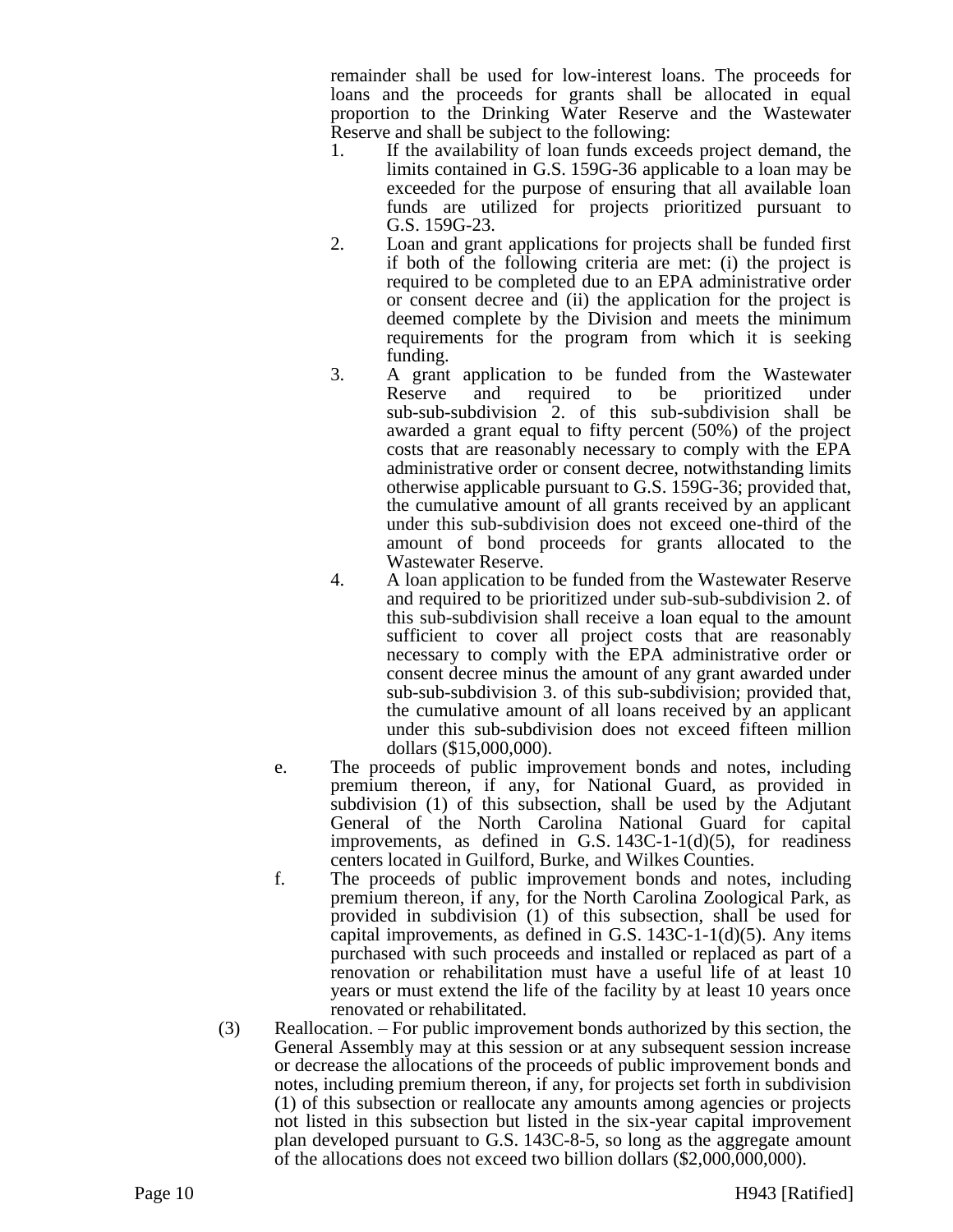**SECTION 1.(g)** Allocation and Tracking of Proceeds. –

(1) Public improvement bonds. – The proceeds of public improvement bonds and notes, including premium thereon, if any, except the proceeds of bonds the issuance of which has been anticipated by bond anticipation notes or the proceeds of refunding bonds or notes, shall be placed by the State Treasurer in a special fund to be designated "Public Improvement Bonds Fund," which may include such appropriate special accounts therein as may be determined by the State Treasurer and shall be disbursed as provided in this section. Monies in the Public Improvement Bonds Fund shall be allocated and expended as provided in this section.

Any additional monies that may be received by means of a grant or grants from the United States of America or any agency or department thereof or from any other source for deposit to the Public Improvement Bonds Fund may be placed in the Public Improvement Bonds Fund or in a separate account or fund and shall be disbursed, to the extent permitted by the terms of the grant or grants, without regard to any limitations imposed by this section.

Monies in the Public Improvement Bonds Fund or any separate account established under this section may be invested from time to time by the State Treasurer in the same manner permitted for investment of monies belonging to the State or held in the State treasury, except with respect to grant money to the extent otherwise directed by the terms of the grant. Investment earnings, except investment earnings with respect to grant monies to the extent otherwise directed or restricted by the terms of the grant, may be (i) credited to the Public Improvement Bonds Fund, (ii) used to pay debt service on the bonds authorized by this section, (iii) used to satisfy compliance with applicable requirements of the federal tax law, or (iv) transferred to the General Fund of the State.

The proceeds of public improvement bonds and notes, including premium thereon, if any, may be used with any other monies made available by the General Assembly for funding the projects authorized by this section, including the proceeds of any other State bond issues, whether heretofore made available or that may be made available at the session of the General Assembly at which this section is ratified or any subsequent sessions. The proceeds of public improvement bonds and notes, including premium thereon, if any, shall be expended and disbursed under the direction and supervision of the Director of the Budget. The funds provided by this section shall be disbursed for the purposes provided in this section upon warrants drawn on the State Treasurer by the State Controller, which warrants shall not be drawn until requisition has been approved by the Director of the Budget and which requisition shall be approved only after full compliance with the State Budget Act, Chapter 143C of the General Statutes.

- (2) Tracking of bond proceeds. The State Treasurer or the State Treasurer's designee is hereby authorized and directed to set up a comprehensive system of tracking the proceeds of the public improvement bonds and notes, including premium thereon, if any, to the extent necessary to enable the State Treasurer or the State Treasurer's designee to properly account for the use of such proceeds for compliance with applicable requirements of the federal tax law or otherwise. All recipients of such proceeds shall comply with any tracking system implemented by the State Treasurer or the State Treasurer's designee for this purpose. The State Treasurer may withhold such proceeds from any State agency or department not complying with this subdivision.
- (3) Costs. Allocations to the costs of a capital improvement or undertaking in each case may include allocations to pay the costs set forth in sub-subdivisions c. through g. of subdivision (2) of subsection (d) of this section in connection with the issuance of bonds for that capital improvement or undertaking.

**SECTION 1.(i)** Election. – The question of the issuance of the bonds authorized by this section shall be submitted to the qualified voters of the State at the time of the election in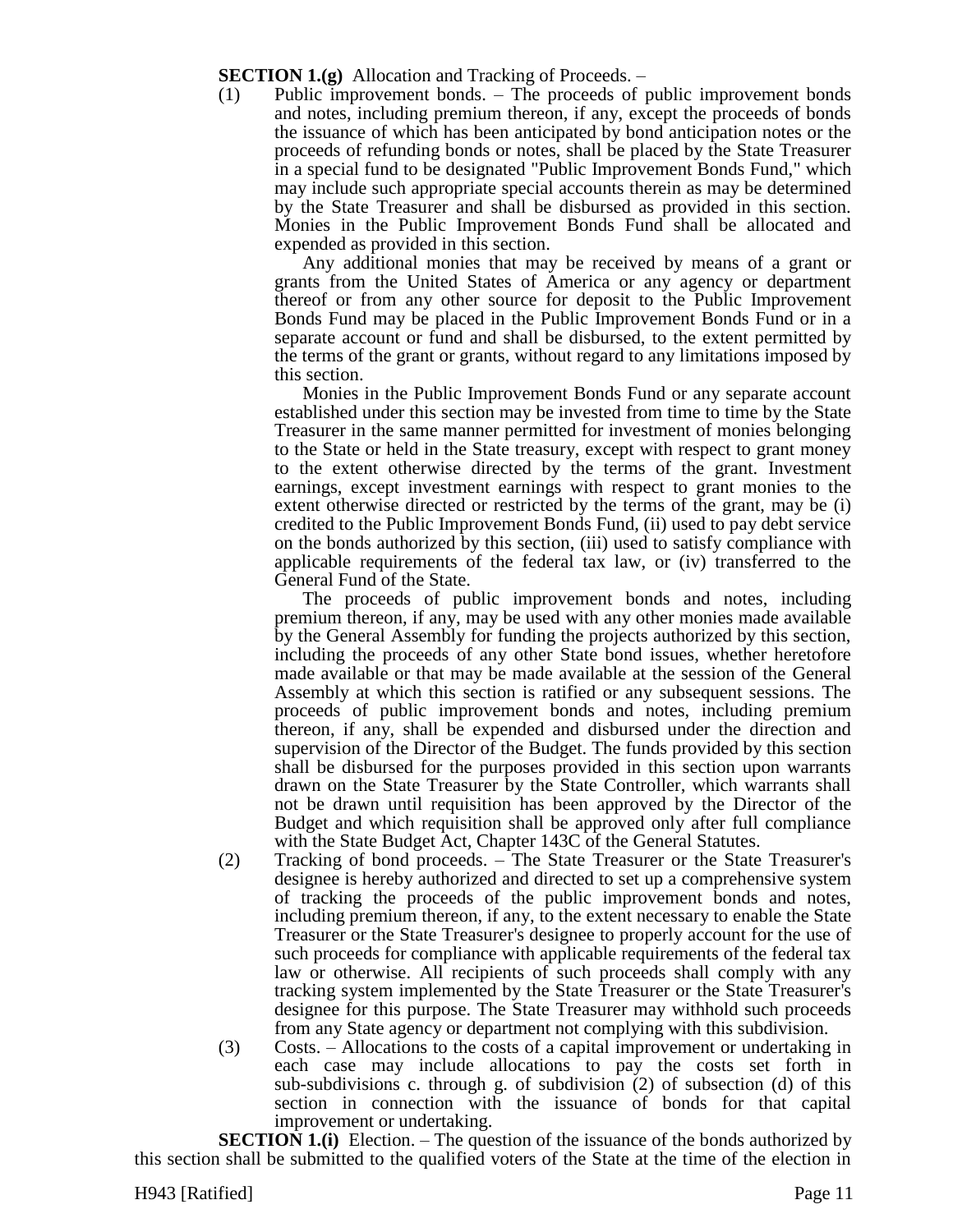2016 when voters of this State are given an opportunity to express their preference for the person to be the presidential candidate of their political party. Any other primary, election, or referendum validly called or scheduled by law at the time the election on the bond question provided for in this subsection is held may be held as called or scheduled. Notice of the election shall be given in the manner and at the times required by G.S. 163-33(8). The election and the registration of voters therefor shall be held under and in accordance with the general laws of the State. Absentee ballots shall be authorized in the election and shall be available 50 days prior to the date on which the election is to be held.

Ballots, voting systems authorized by Article 14A of Chapter 163 of the General Statutes, or both may be used in accordance with rules prescribed by the State Board of Elections. The bond question to be used in the ballots or voting systems shall be in substantially the following form:

## "[ ] FOR [ ] AGAINST

The issuance of two billion dollars (\$2,000,000,000) State of North Carolina Public Improvement Bonds constituting general obligation bonds of the State secured by a pledge of the faith and credit and taxing power of the State for the purpose of providing funds, with any other available funds, to fund capital improvements and new facilities for the State, including, without limitation, the construction and furnishing of new facilities and the renovation and rehabilitation of existing facilities for, without limitation, the University of North Carolina System, the North Carolina Community College System, water and sewer systems, the State's National Guard, the Department of Agriculture and Consumer Services, attractions and parks, and the Department of Public Safety."

If a majority of those voting on the bond question in the election vote in favor of the issuance of the bonds described in the question, those bonds may be issued as provided in this section. If a majority of those voting on a bond question in the election do not vote in favor of the issuance of the bonds described in the question, those bonds shall not be issued.

The results of the election shall be canvassed and declared as provided by law for elections for State officers; the results of the election shall be certified by the State Board of Elections to the Secretary of State in the manner and at the time provided by the general election laws of the State.

**SECTION 1.(j)** Issuance of Bonds and Notes. –

- (1) Terms and conditions. Bonds or notes may bear such date or dates, may be serial or term bonds or notes, or any combination thereof, may mature in such amounts and at such time or times, not exceeding 40 years from their date or dates, may be payable at such place or places, either within or without the United States of America, in such coin or currency of the United States of America as at the time of payment is legal tender for payment of public and private debts, may bear interest at such rate or rates, which may vary from time to time, and may be made redeemable before maturity, at the option of the State or otherwise as may be provided by the State, at such price or prices, including a price less than the face amount of the bonds or notes, and under such terms and conditions, all as may be determined by the State Treasurer by and with the consent of the Council of State.
- (2) Signatures; form and denomination; registration. Bonds or notes may be issued as certificated or uncertificated obligations. If issued as certificated obligations, bonds or notes shall be signed on behalf of the State by the Governor or shall bear the Governor's facsimile signature, shall be signed by the State Treasurer or shall bear the State Treasurer's facsimile signature, and shall bear the Great Seal of the State of North Carolina or a facsimile thereof shall be impressed or imprinted thereon. If bonds or notes bear the facsimile signatures of the Governor and the State Treasurer, the bonds or notes shall also bear a manual signature, which may be that of a bond registrar, trustee, paying agent, or designated assistant of the State Treasurer. Should any officer whose signature or facsimile signature appears on bonds or notes cease to be such officer before the delivery of the bonds or notes, the signature or facsimile signature shall nevertheless have the same validity for all purposes as if the officer had remained in office until delivery, and bonds or notes may bear the facsimile signatures of persons who at the actual time of the execution of the bonds or notes shall be the proper officers to sign any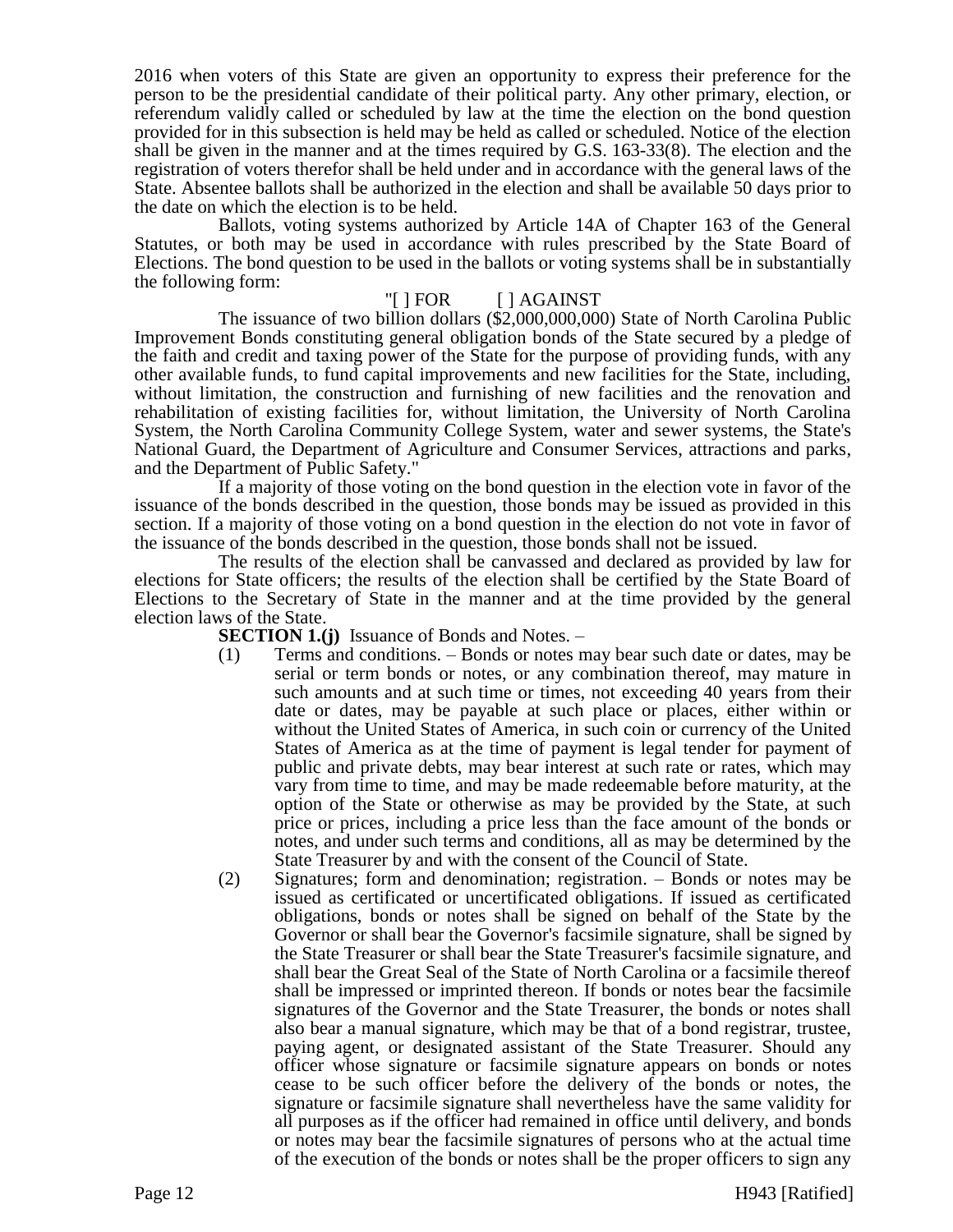bond or note, although at the date of the bond or note such persons may not have been such officers. The form and denomination of bonds or notes, including the provisions with respect to registration of the bonds or notes and any system for their registration, shall be as the State Treasurer may determine in conformity with this section; provided, however, that nothing in this section shall prohibit the State Treasurer from proceeding, with respect to the issuance and form of the bonds or notes, under the provisions of Chapter 159E of the General Statutes, the Registered Public Obligations Act, as well as under this section.

- (3) Manner of sale; expenses. Subject to the consent of the Council of State, the State Treasurer shall determine the manner in which bonds or notes shall be offered for sale, whether at public or private sale, whether within or without the United States of America, and whether by publishing notices in certain newspapers and financial journals, mailing notices, inviting bids by correspondence, negotiating contracts of purchase, or otherwise, and the State Treasurer is authorized to sell bonds or notes at one time or from time to time at such rate or rates of interest, which may vary from time to time, and at such price or prices, including a price less than the face amount of the bonds or the notes, as the State Treasurer may determine. All expenses incurred in preparation, sale, and issuance of bonds or notes shall be paid by the State Treasurer from the proceeds of bonds or notes or other available monies.
- (4) Notes; repayment.
	- a. Subject to the consent of the Council of State, the State Treasurer is hereby authorized to borrow money and to execute and issue notes of the State for the same, but only in the following circumstances and under the following conditions:
		- 1. For anticipating the sale of bonds to the issuance of which the Council of State shall have given consent, if the State Treasurer shall deem it advisable to postpone the issuance of the bonds.
		- 2. For the payment of interest on or any installment of principal of any bonds then outstanding, if there shall not be sufficient funds in the State treasury with which to pay the interest or installment of principal as they respectively become due.
		- 3. For the renewal of any loan evidenced by notes herein authorized.
		- 4. For the purposes authorized in this section.
		- 5. For refunding bonds or notes as herein authorized.
	- b. Funds derived from the sale of bonds or notes may be used in the payment of any bond anticipation notes issued under this section. Funds provided by the General Assembly for the payment of interest on or principal of bonds shall be used in paying the interest on or principal of any notes and any renewals thereof, the proceeds of which shall have been used in paying interest on or principal of the bonds.
- (5) Refunding bonds and notes. By and with the consent of the Council of State, the State Treasurer is authorized to issue and sell refunding bonds and notes pursuant to the provisions of the State Refunding Bond Act for the purpose of refunding bonds or notes issued pursuant to this section. The refunding bonds and notes may be combined with any other issues of State bonds and notes similarly secured.
- (6) Tax exemption. Bonds and notes shall be exempt from all State, county, and municipal taxation or assessment, direct or indirect, general or special, whether imposed for the purpose of general revenue or otherwise, excluding inheritance and gift taxes, income taxes on the gain from the transfer of bonds and notes, and franchise taxes. The interest on bonds and notes shall not be subject to taxation as to income.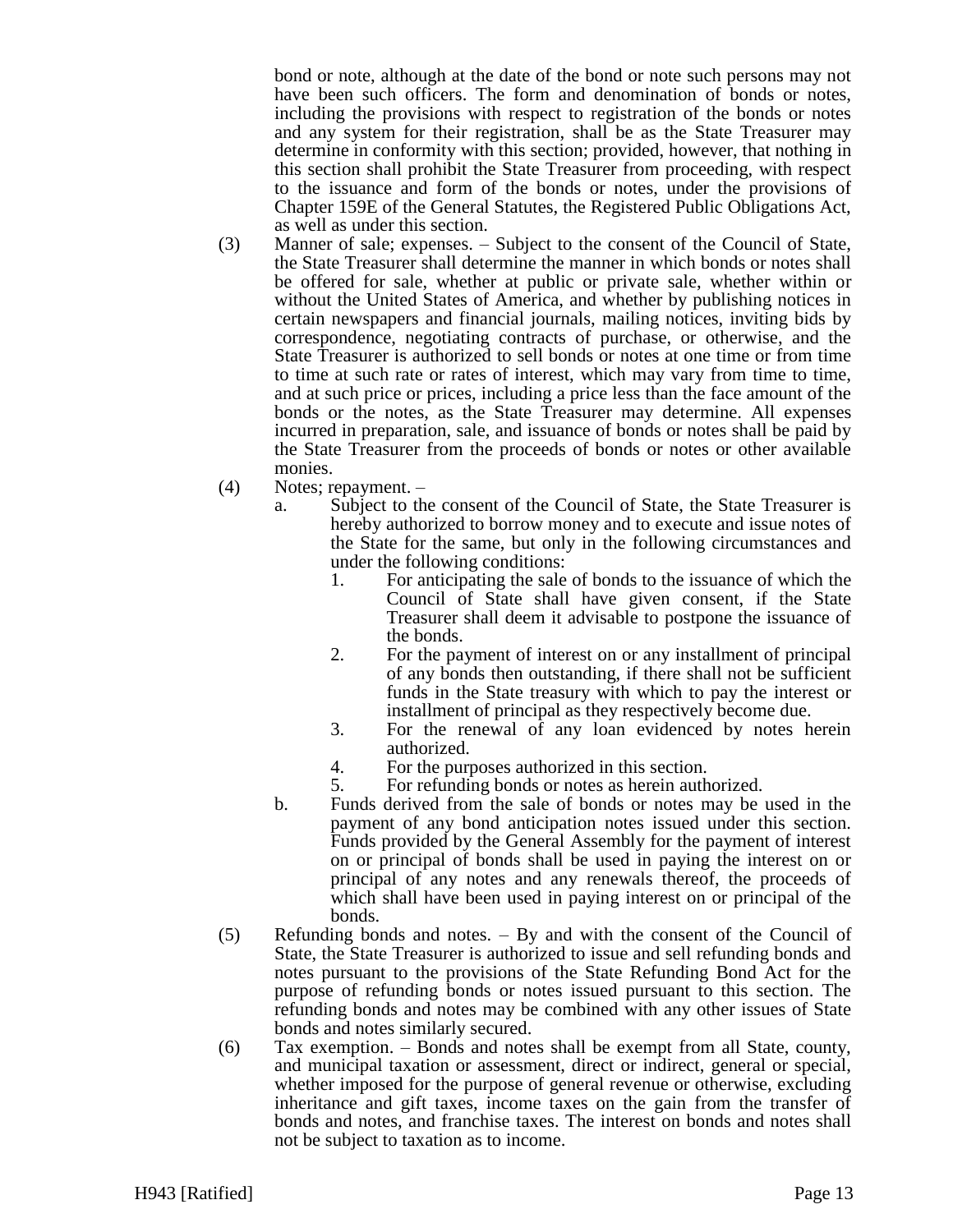- (7) Investment eligibility. Bonds and notes are hereby made securities in which all public officers, agencies, and public bodies of the State and its political subdivisions; all insurance companies, trust companies, investment companies, banks, savings banks, savings and loan associations, credit unions, pension or retirement funds, and other financial institutions engaged in business in the State; and executors, administrators, trustees, and other fiduciaries may properly and legally invest funds, including capital in their control or belonging to them. Bonds and notes are hereby made securities that may properly and legally be deposited with and received by any officer or agency of the State or political subdivision of the State for any purpose for which the deposit of bonds, notes, or obligations of the State or any political subdivision of the State is now or may hereafter be authorized by law.
- (8) Faith and credit. The faith and credit and taxing power of the State are hereby pledged for the payment of the principal of and the interest on bonds and notes. In addition to the State's right to amend any provision of this section to the extent it does not impair any contractual right of a bond owner, the State expressly reserves the right to amend any provision of this section with respect to the making and repayment of loans, the disposition of any repayments of loans, and any intercept provisions relating to the failure of a local government unit to repay a loan, the bonds not being secured in any respect by loans, any repayments thereof, or any intercept provisions with respect thereto.

**SECTION 1.(k)** Variable Interest Rates. – In fixing the details of bonds and notes, the State Treasurer may provide that any of the bonds or notes may:

- (1) Be made payable from time to time on demand or tender for purchase by the owner thereof, provided a credit facility agreement supports the bonds or notes, unless the State Treasurer specifically determines that a credit facility agreement is not required, upon a finding and determination by the State Treasurer, that the absence of a credit facility agreement will not materially or adversely affect the financial position of the State and the marketing of the bonds or notes at a reasonable interest cost to the State;
- 
- (2) Be additionally supported by a credit facility agreement;<br>(3) Be made subject to redemption or a mandatory tender f Be made subject to redemption or a mandatory tender for purchase prior to maturity;
- (4) Bear interest at a rate or rates that may vary for such period or periods of time, all as may be provided in the proceedings providing for the issuance of the bonds or notes, including, without limitation, such variations as may be permitted pursuant to a par formula; and
- (5) Be made the subject of a remarketing agreement whereby an attempt is made to remarket bonds or notes to new purchasers prior to their presentment for payment to the provider of the credit facility agreement or to the State.

If the aggregate principal amount repayable by the State under a credit facility agreement is in excess of the aggregate principal amount of bonds or notes secured by the credit facility agreement, whether as a result of the inclusion in the credit facility agreement of a provision for the payment of interest for a limited period of time or the payment of a redemption premium or for any other reason, then the amount of authorized but unissued bonds or notes during the term of such credit facility agreement shall not be less than the amount of such excess, unless the payment of such excess is otherwise provided for by agreement of the State executed by the State Treasurer.

**SECTION 1.(l)** Interpretation of Section. –

- (1) Additional method. The foregoing subsections of this section shall be deemed to provide an additional and alternative method for the doing of the things authorized thereby and shall be regarded as supplemental and additional to powers conferred by other laws and shall not be regarded as in derogation of any powers now existing.
- (2) Statutory references. References in this section to specific sections or Chapters of the General Statutes or to specific acts are intended to be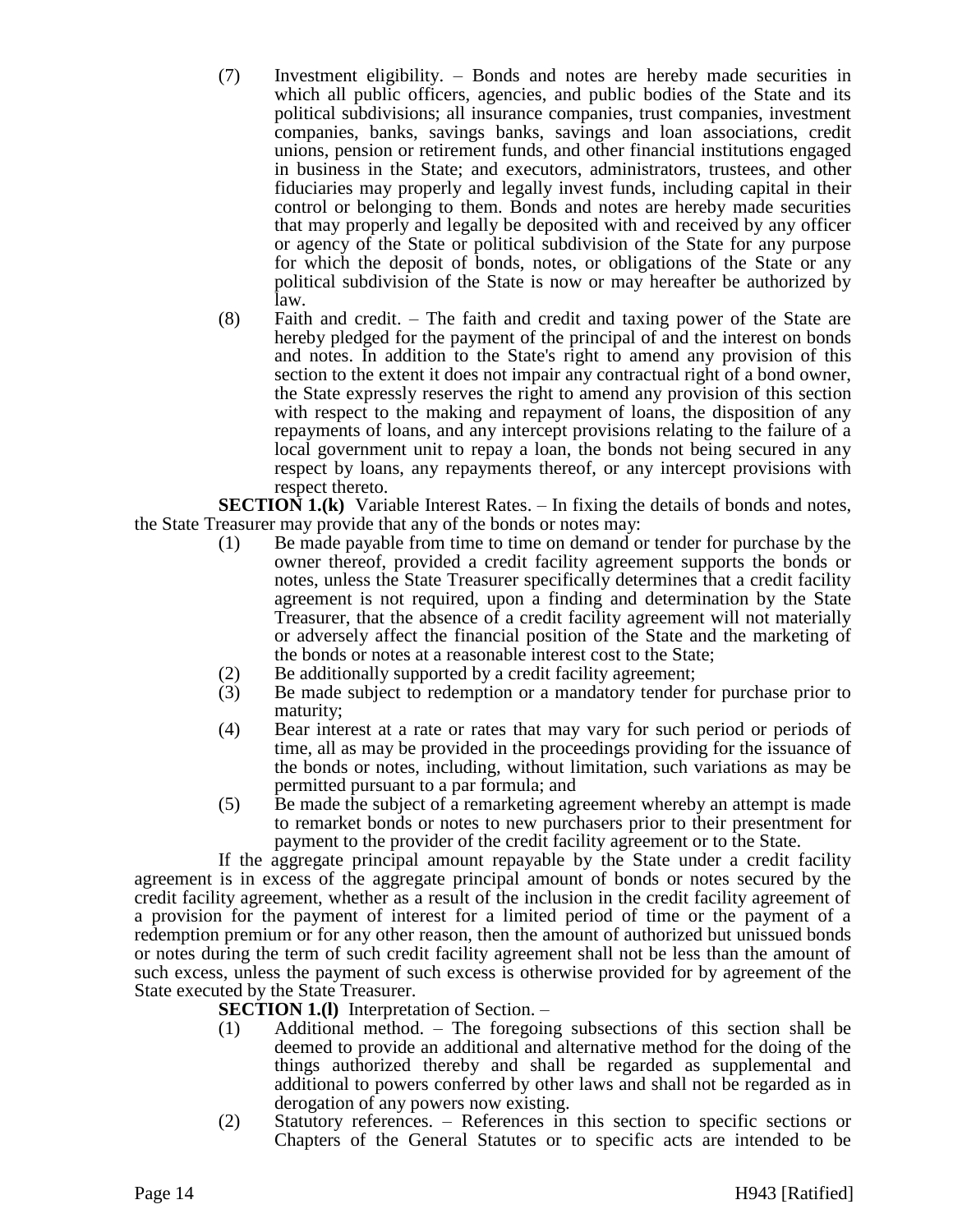references to these sections, Chapters, or acts as they may be amended from time to time by the General Assembly.

- (3) Broad construction. The General Assembly specifically has chosen to combine what otherwise might be considered differing projects to be financed into one bond bill and bond question because the General Assembly finds that such differing projects, when taken together, constitute an interrelated, united, and single plan for the State's infrastructure as stated aforesaid. Accordingly, this section, being necessary for the health, welfare, and advancement of the people of the State, shall be broadly construed to affect the purposes thereof.
- (4) Inconsistent provisions. Insofar as the provisions of this section are inconsistent with the provisions of any general laws, or parts thereof, the provisions of this section shall be controlling.
- (5) Severability. If any provision of this section or the application thereof to any person or circumstance is held invalid, such invalidity shall not affect other provisions or applications of the section that can be given effect without the invalid provision or application, and to this end, the provisions of this section are declared to be severable.

**SECTION 2.** Other than community colleges, each entity receiving the proceeds of public improvement bonds and notes, including premium thereon, if any, issued pursuant to and for projects listed in Section 1 of this act shall report by January 1, 2017, and quarterly thereafter, to the Joint Legislative Oversight Committee on Capital Improvements, the House of Representatives Appropriations Committee, and the Senate Committee on Appropriations/Base Budget on the projects funded from public improvement general obligation bonds authorized by Section 1 of this act. Community colleges receiving the proceeds of public improvement bonds and notes, including premium thereon, if any, issued pursuant to and for projects listed in Section 1 of this act shall report by January 1, 2017, and quarterly thereafter, to the North Carolina Community Colleges System Office on the projects funded from public improvement general obligation bonds authorized by Section 1 of this act, and the System Office shall combine the reports and submit them to the Joint Legislative Oversight Committee on Capital Improvements, the House of Representatives Appropriations Committee, and the Senate Committee on Appropriations/Base Budget. Each report shall include the total project costs, the amount to be funded from the bonds, the expenditures to date from the bonds and other sources, and the percentage of each project completed.

**SECTION 3.** The State Treasurer shall not issue bonds or notes otherwise authorized by Section 1 of this act in an amount or year where the issuance of the bonds or notes would violate the Debt Affordability Advisory Committee's recommendations on debt capacities required under G.S. 142-101.

**SECTION 4.(a)** The portion of funds estimated to be needed for escalation of costs for projects, other than for NC Community Colleges, for DEQ Statewide Water/Sewer Loans and Grants, and for State parks, funded in whole or in part with the proceeds of public improvement bonds and notes, including premium thereon, if any, issued pursuant to Section 1 of this act, shall remain with the Office of State Budget and Management and shall be disbursed only for the following purposes:

- (1) To address unforeseen contingencies related to the specific project for which the funds were made available.
- (2) To address inflation costs related to that specific project.

**SECTION 4.(b)** Any funds retained by the Office of State Budget and Management pursuant to subsection (a) of this section at the time a project is completed shall be retained by the Office of State Budget and Management until reallocated for other purposes by the General Assembly. The Office of State Budget and Management shall report to the Joint Legislative Oversight Committee on Capital Improvements on any funds retained pursuant to this subsection within 90 days of a project's completion.